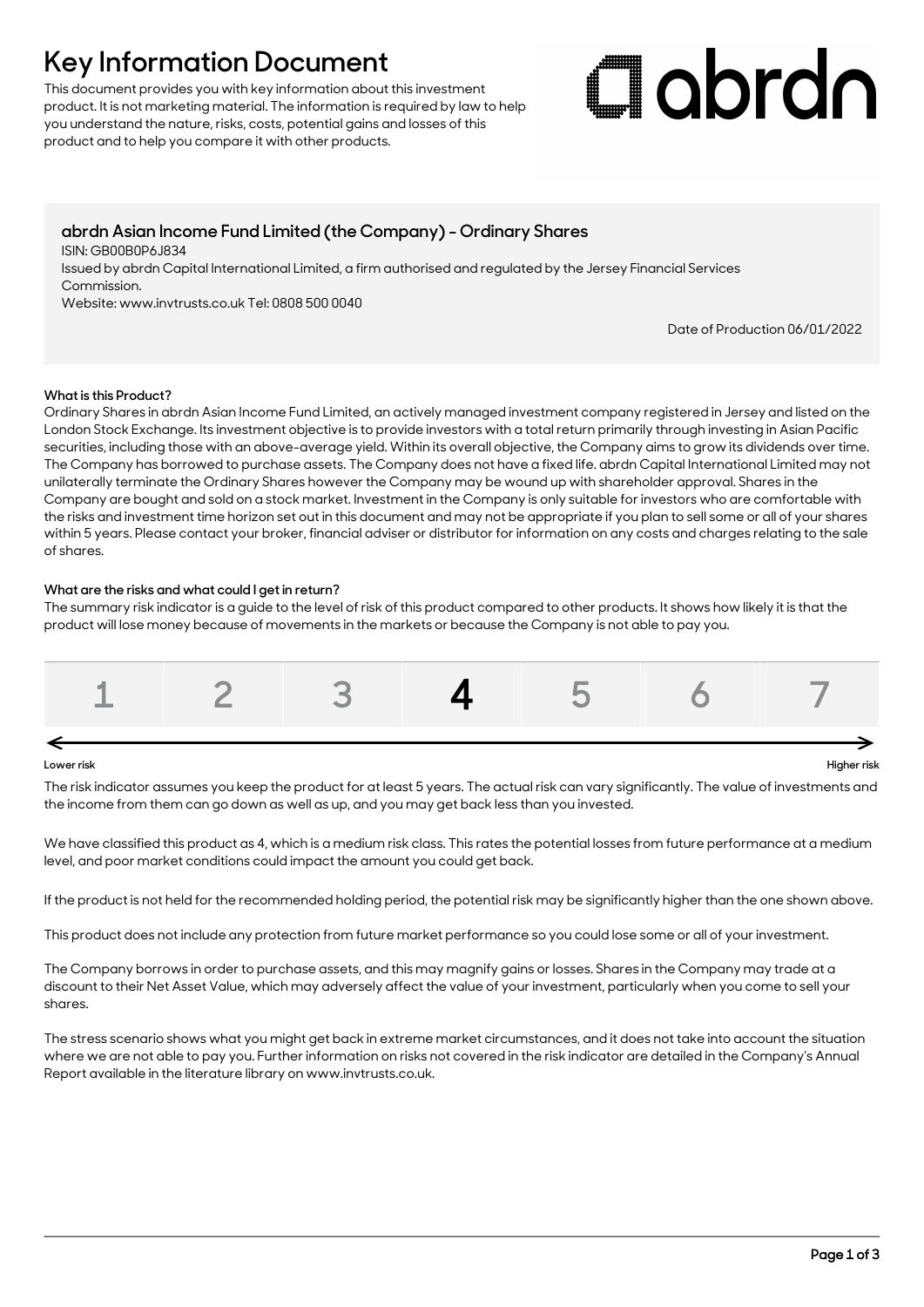#### **What are the risks and what could I get in return? (continued)**

This table shows the money you could get back over the next 5 years, under different scenarios, assuming that you invest £10,000. The scenarios shown illustrate how your investment could perform. You can compare them with the scenarios of other products. The scenarios presented are an estimate of future performance based on evidence from the past, and are not an exact indicator. What you get will depend on how the market performs and how long you keep the investment.

#### Market developments in the future cannot be accurately predicted. The scenarios shown are only an indication of some of the possible outcomes based on recent returns. Actual returns could be lower.

The figures shown include all the costs of the product itself, where applicable, but may not include all the costs that you pay to your adviser or distributor. The figures do not take into account your personal tax situation, which may also affect how much you get back.

#### **Investment £10,000**

| <b>Scenarios</b>      |                                     | 1 year    | 3 years    | 5 years<br>(Recommended holding period) |
|-----------------------|-------------------------------------|-----------|------------|-----------------------------------------|
| Stress scenario       | What you might get back after costs | £1,915    | £4.909     | £3,883                                  |
|                       | Average return each year            | $-80.85%$ | $-21.11\%$ | $-17.24%$                               |
| Unfavourable scenario | What you might get back after costs | £8,357    | £7.863     | £7,804                                  |
|                       | Average return each year            | $-16.43%$ | $-7.70\%$  | $-4.84%$                                |
| Moderate scenario     | What you might get back after costs | £10,581   | £11,822    | £13,208                                 |
|                       | Average return each year            | 5.81%     | 5.74%      | 5.72%                                   |
| Favourable scenario   | What you might get back after costs | £13,352   | £17,716    | £22,279                                 |
|                       | Average return each year            | 33.52%    | 21.00%     | 17.38%                                  |

#### **What happens if the Company is unable to pay out?**

As a shareholder in the Company, you would not be able to make a claim to the Financial Services Compensation Scheme about abrdn Capital International Limited in the event that the Company is unable to pay dividends to you or if it were unable to pay any amounts due to you on the winding up of the Company.

#### **What are the costs?**

The Reduction in Yield (RIY) shows what impact the total costs you pay will have on the investment return you might get. The total costs take into account one-off, ongoing and incidental costs.

The amounts shown here are the cumulative costs of the product itself, for three different holding periods. They include potential early exit penalties. The figures assume you invest £10,000. The figures are estimates and may change in the future.

The person selling you or advising you about this product may charge you other costs. If so, this person will provide you with information about these costs, and show you the impact that all costs will have on your investment over time.

#### **Investment £10,000**

| <b>Scenarios</b>                | If you cash in after 1 year | If you cash in after 3 years | If you cash in at 5 years |
|---------------------------------|-----------------------------|------------------------------|---------------------------|
| Total costs                     | £133                        | £417                         | £727                      |
| Impact on return (RIY) per year | 1.26%                       | 1.26%                        | 1.26%                     |